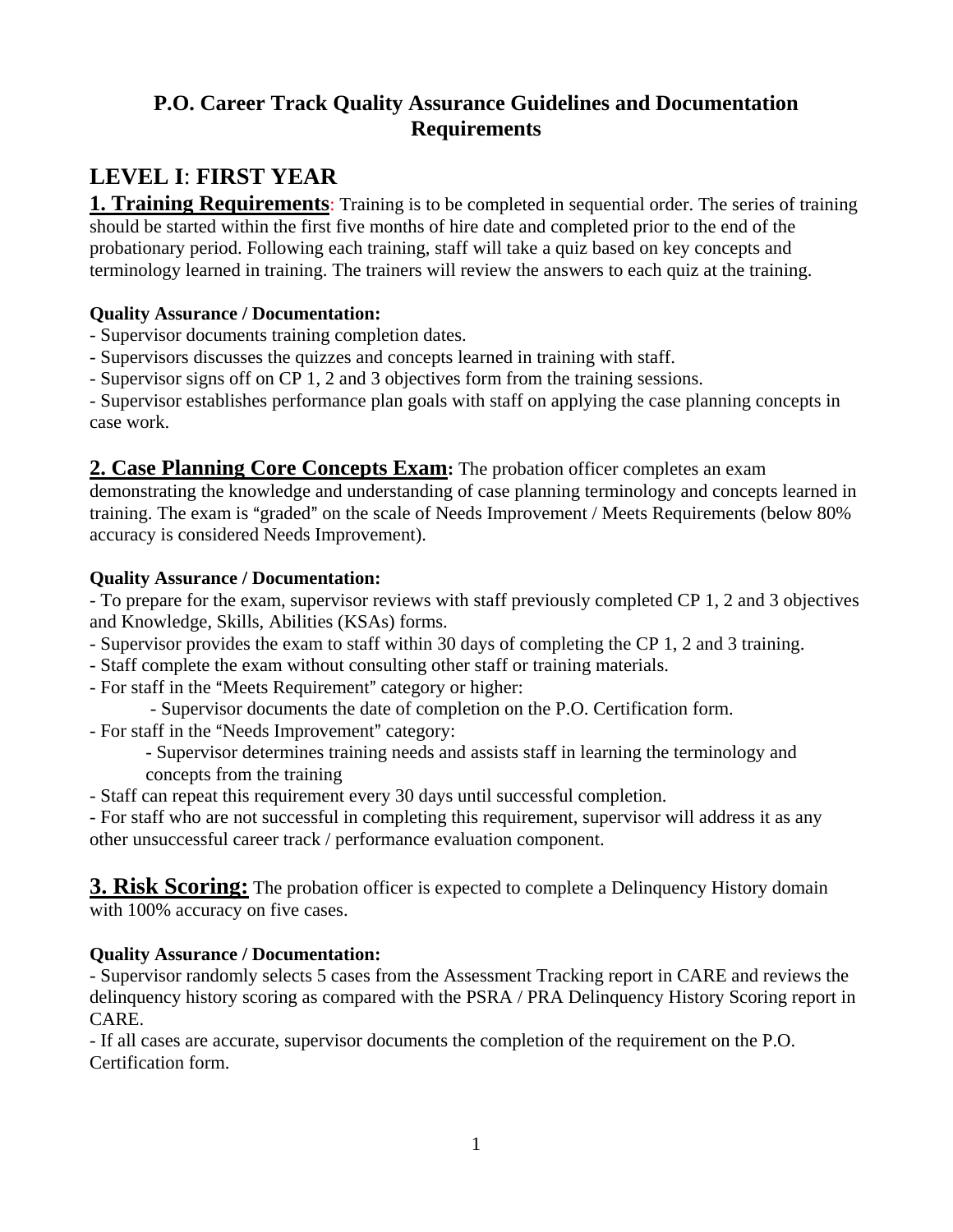- If any cases are inaccurate:

- Supervisor meets with staff, discusses inaccuracies, and determines training needs. If numerous mistakes or patterns are found, supervisor may review past assessments for accuracy.
- Supervisor selects another 5 cases within 30 days for a review.

- The process is repeated every 30 days until successful completion. Supervisor should provide individual training and/or provide an opportunity for district / state training for staff who continue to have difficulties in completing accurate Delinquency Domains.

- For staff who are not successful in completing this requirement, supervisor will address it as any other unsuccessful career track / performance evaluation component.

**4. Videotape**: A video of an interview is a very effective training tool as it ensures consistency in grading, gives validity to the process, and makes the process more effective and efficient for the supervisors in explaining and supporting feedback given to staff.

The video should be, at a minimum, a PSRA interview. The length of the videotape should generally be between 20 to 40 minutes. Districts have flexibility in accepting shorter or longer video tapes as long as the length of the tape is sufficient to demonstrate the skills being evaluated. The videotape is "graded" on the scale of Needs Improvement / Meets Requirements / Exceeds Requirements. A completed PSRA assessment should be submitted along with the video tape.

**Knowledge, Skills, Abilities:** For specific KSAs evaluated, refer to the grading form. In general, a P.O. should demonstrate:

|                        | KNOWLEDGE: - PSRA Assessment Tool                 |
|------------------------|---------------------------------------------------|
|                        | - Effective styles and interview techniques       |
| SKILLS:                | - OARS interviewing skills                        |
|                        | - Assessing risk                                  |
| <i><b>ABILITY:</b></i> | - Complete the assessment tool on CARE accurately |
|                        | - Interpret risk score accurately                 |
|                        | - Utilize effective styles with youth             |
|                        | .                                                 |

- Use interview skills to gather information as applied to specific items on the PSRA

#### **Video Tape Quality Assurance / Documentation:**

- It is recommended that probation officers complete and review several videotapes in order to become more comfortable with the process and to identify areas where improvement may be needed prior to submitting their final videotape to their supervisor.

 - Supervisor meets with staff and prepares them for the videotaping. The preparation may include: discussing the purpose of the video tape and specific KSAs that must be demonstrated, reviewing practice tapes, providing individual/team training, watching and grading other available video tapes, reviewing the grading form, and staff evaluating and grading their own video.

- Supervisor assures that an appropriate release for video taping is signed.

- Supervisor, chief, and other district designated persons (minimum of two) review the submitted

videotape and rate the probation officer based on the grading form (provided in the Education Manual).

- Supervisor meets with staff and provides detailed feedback regarding the interview.
- For staff in the "Meets Requirement" category or higher:
	- Supervisor documents the date of completion on the P.O. Certification form.
	- Supervisor creates a plan of action with staff regarding the on-going skill evaluation and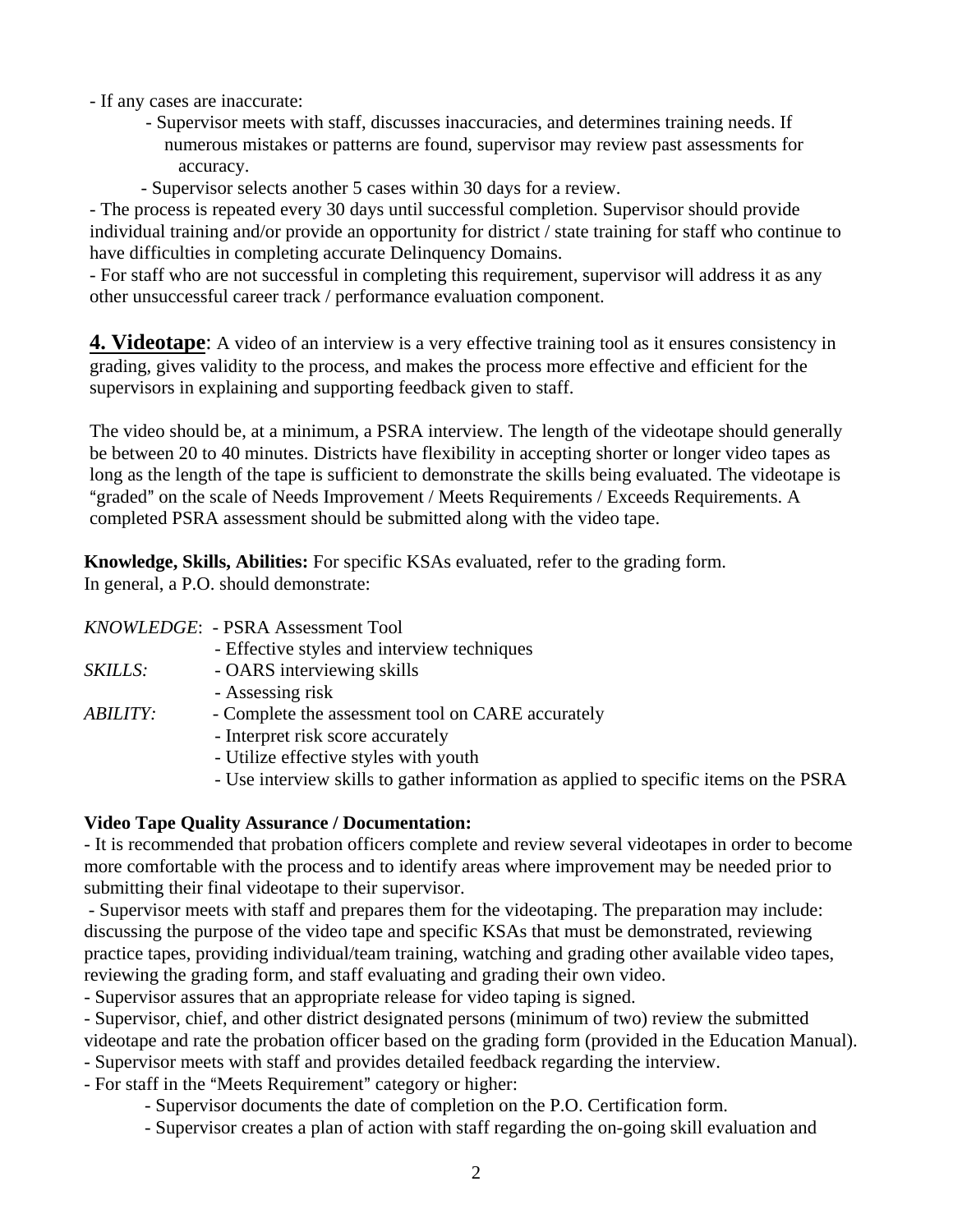further skill development.

- For staff in the "Needs Improvement" category:
	- Supervisor determines training needs and provides opportunities for staff to attend team/ district / state training.
- Staff can submit a new tape every 30 days until successful completion.

- For staff who are not successful in completing this requirement, supervisor will address it as any other unsuccessful career track / performance evaluation component.

**-** All submitted videotapes will be kept by the employee's immediate supervisor or designated District person(s) in a secured location. Videotapes will only be used for training purposes if written permission is given by the probation officer.

## **SECOND YEAR:**

**1. Training Requirements:** There are no mandatory assessment or case planning training requirements during the second year of employment. Based on the plan of action for further skill development created with the supervisor at the end of first year, staff may be expected to attend individual training with the supervisor or attend team / district /state training if available.

**2. Written Case Scenarios:** Each probation officer is expected to demonstrate proficiency in understanding and applying the case planning model terminology and concepts in their case work. This requirement consists of reviewing the presented case scenario, completing a conceptualization form and a case staffing form, and presenting the case to the supervisor. Written case scenarios are "graded" on the scale of Needs Improvement / Meets Requirements / Exceeds Requirements.

#### **Knowledge, Skills, Abilities:**

*KNOWLEDGE*: - What Works Principles (Risk, Need, Responsivity, Program Integrity)

- Risk (Static, Dynamic, Specific to the POE)
- Stages of change
- Conceptualization concepts and need principles
- Criminogenic needs
- *SKILLS*: Present a conceptualized case in a staffing format
- *ABILITY*: Accurately complete the conceptualization worksheet utilizing the need principle
	- Ability to apply What Works principles to the Case Planning model
	- Ability to staff cases while emphasizing risks and criminogenic needs

#### **Quality Assurance / Documentation:**

- Supervisor meets with staff and prepares them for the written case scenarios. The preparation may include discussing use of case planning concepts in case work, practicing staffing cases using the staffing form, and reviewing the purpose and specific expectations of the case scenario requirement. - Supervisor provides the case scenario to staff. Staff have up to two hours to review the scenario and complete the conceptualization and staffing forms. Staff should work alone and complete the forms based only on the information presented in the scenario. To assure consistency and standardized evaluations, staff cannot use one of their "real" cases to complete this assignment.

- Supervisor meets with staff to review the completed case scenario assignments and provides feedback to staff.

- For staff in the "Meets Requirement" category or higher:

- Supervisor documents the date of completion on the P.O. Certification form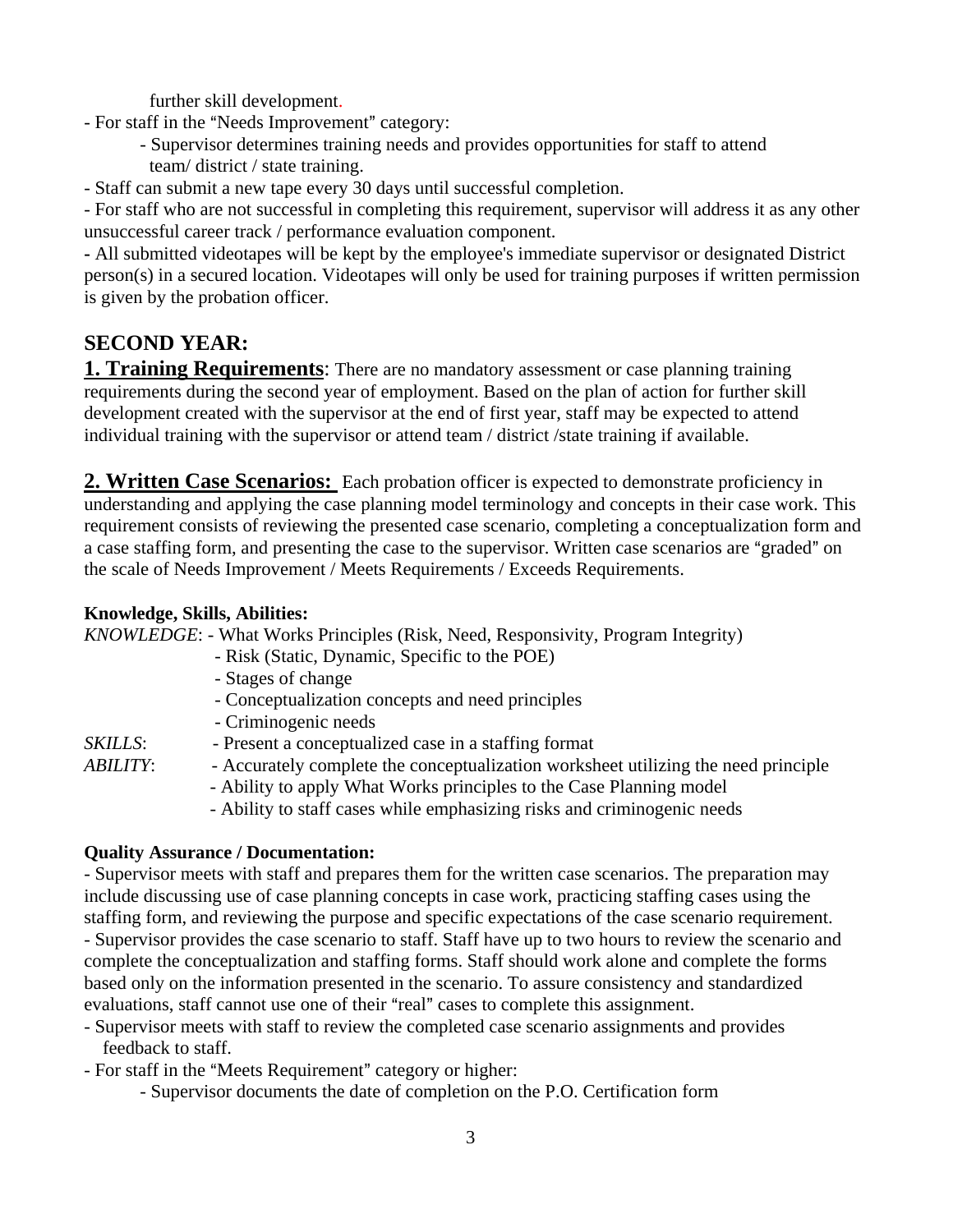- For staff in the "Needs Improvement" category:

- Supervisor determines training needs and provides an opportunity for staff to attend team/district / state training.
- Supervisor assists staff in improving their skills by regularly discussing and staffing cases.

- Staff can retake this requirement every 30 days until successful completion. For the subsequent attempts, the components remain the same, but the case scenario is different.

- For staff who are not successful in completing this requirement, supervisor will address it as any other unsuccessful career track / performance evaluation component.

**3. Videotape**: The video should be, at a minimum, a PRA interview on a Moderate or High risk youth. The length of the videotape should generally be between 20 to 40 minutes. Districts have flexibility in accepting shorter or longer video tapes as long as the length of the tape is sufficient to demonstrate the skills being evaluated. The videotape is "graded" on the scale of Needs Improvement / Meets Requirements / Exceeds Requirements. A completed PRA should be submitted along with the video tape.

**Knowledge, Skills, Abilities:** For specific KSAs evaluated, refer to the grading form. In general, a P.O. should demonstrate:

|                        | KNOWLEDGE: - PRA Assessment Tool                                                   |
|------------------------|------------------------------------------------------------------------------------|
|                        | - Stages of change                                                                 |
|                        | - Change talk                                                                      |
|                        | - Behavior Change steps                                                            |
| <i>SKILLS:</i>         | - Proficiency in using OARS to gather information in all stages of the model       |
|                        | - Avoiding roadblocks                                                              |
|                        | - Hearing change talk during the interview                                         |
| <i><b>ABILITY:</b></i> | - Complete the PRA on CARE accurately                                              |
|                        | - Gather the POE information                                                       |
|                        | - Use interview skills to gather accurate information for PRA domains 9 and 10     |
|                        | - Conversational and effective style with youth that demonstrates knowledge of the |
|                        | <b>PRA</b>                                                                         |
|                        |                                                                                    |

#### **Quality Assurance / Documentation:**

- Supervisor meets with staff and prepares them for the videotaping. The preparation may include discussing the purpose of the tape and specific KSAs that must be demonstrated, discussing accurate scoring of PRA domains, reviewing practice tapes, providing individual/team training, watching and grading other available video tapes, and reviewing the grading form.

- For other video tape quality assurance and documentation requirements, refer to pg 2: **Video Tape Quality Assurance / Documentation.**

## **LEVEL II: P.O.II**

**1. Training Requirements:** There are no mandatory assessment or case planning training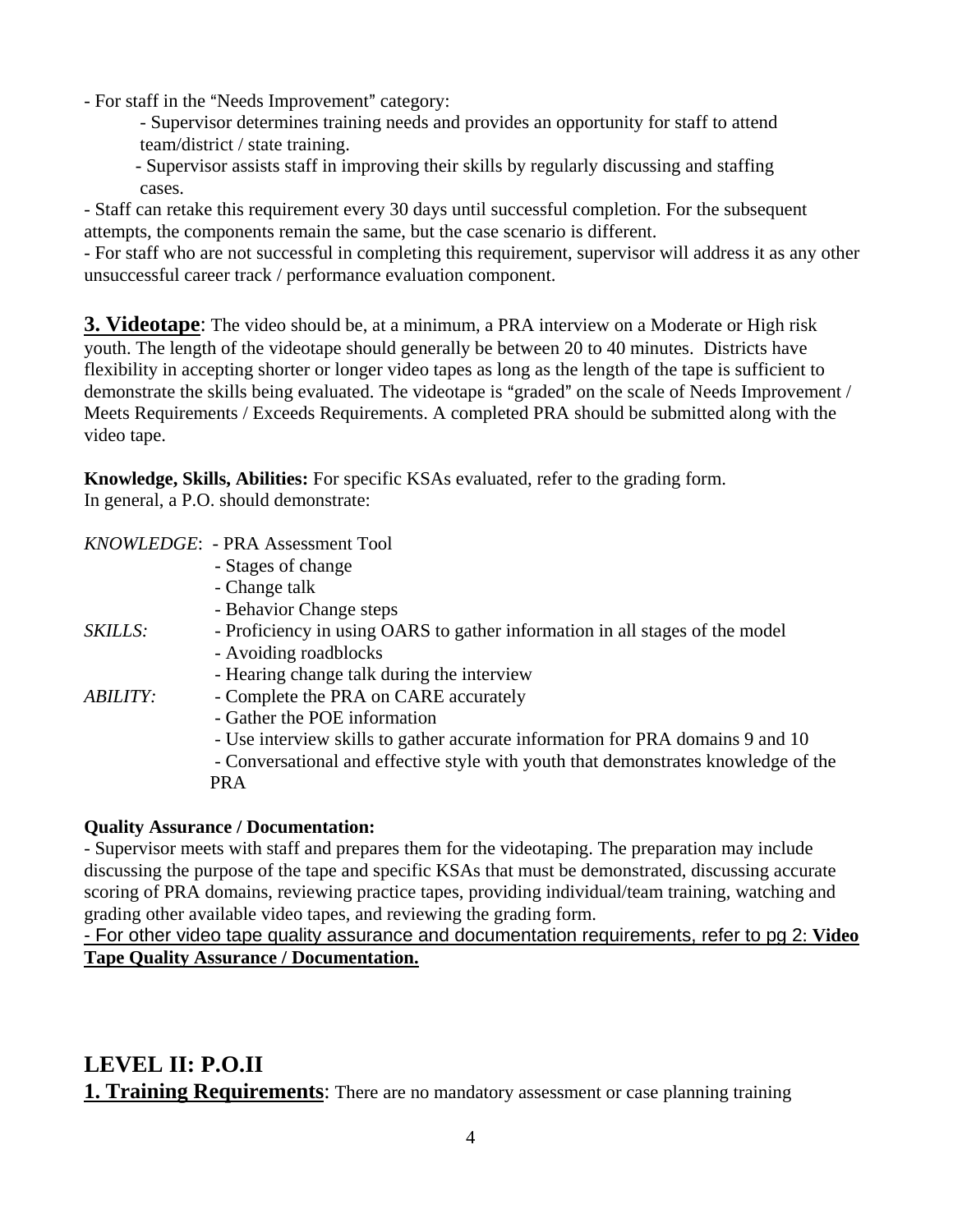requirements during Level II. Based on the plan of action for further skill development, staff may be expected to attend individual training with the supervisor or attend team / district /state booster training if available.

**2. Demonstrate KSAs:** Staff who remain on P.O. II level are expected to demonstrate KSAs on an annual basis in conjunction with the performance plan and the performance evaluation. Specific KSAs are determined per district requirements and may include one or more of the KSAs previously listed in these guidelines. Per district decisions and probation officer needs, the requirements of demonstrating chosen KSAs may include case file audits, client feedback surveys, case staffings, discussions of conceptualization and risk factors with the supervisor, direct observation of meetings with youth, role playing, and a video.

#### **Quality Assurance / Documentation:**

- Supervisor and staff determine specific KSAs (per district requirements) which are set as performance goals.

- Supervisor regularly meets and discusses progress with staff on the case planning performance plan goals during performance plan meetings.

- For continuous quality assurance, supervisor should observe staff's meetings with youth, review completed assessments, read court reports, role play with staff, and use tools such as case staffing forms, case file audits, and client feedback forms.

- For staff who are not successful in completing this requirement, supervisor will address it as any other unsuccessful career track / performance evaluation component.

**3. Videotape (required if progressing to P.O.III):** The video should be, at a minimum, a case plan feedback session on a Moderate or High risk youth. The length of the videotape should generally be between 20 to 40 minutes. Districts have flexibility in accepting shorter or longer video tapes as long as the length of the tape is sufficient to demonstrate the skills being evaluated. The videotape is "graded" on the scale of Needs Improvement / Meets Requirements / Exceeds Requirements. A completed PRA, a conceptualization form, and a feedback form should be submitted along with the feedback video.

**Knowledge, Skills, Abilities:** For specific KSAs evaluated, refer to the grading form. In general, in addition to previously listed KSAs, a P.O. should demonstrate:  $KNOWIF$ <sub>DGE</sub>: Finding the Hook strategies

|                        | K/VOWLEDGE: - Finding the HOOK strategies                          |
|------------------------|--------------------------------------------------------------------|
|                        | - Decisional Balance                                               |
|                        | - SMART Action steps                                               |
| SKILLS:                | - Hearing change talk and pointing out discrepancies               |
|                        | - Recognizing barriers and setting action steps                    |
|                        | - Provide effective feedback                                       |
| <i><b>ABILITY:</b></i> | - Ability to complete decisional balance form with youth           |
|                        | - Ability to apply behavior change steps in case planning          |
|                        | - Guide the youth in recognizing barriers and setting action steps |
|                        | - Provide feedback using the feedback steps                        |
|                        |                                                                    |

#### **Quality Assurance / Documentation:**

- Supervisor meets with staff and prepares them for the videotaping. The preparation may include discussing the purpose of the tape and specific KSAs that must be demonstrated, discussing conceptualization and effective feedback techniques, reviewing practice tapes, providing individual/team training, watching and grading other available video tapes, and reviewing the grading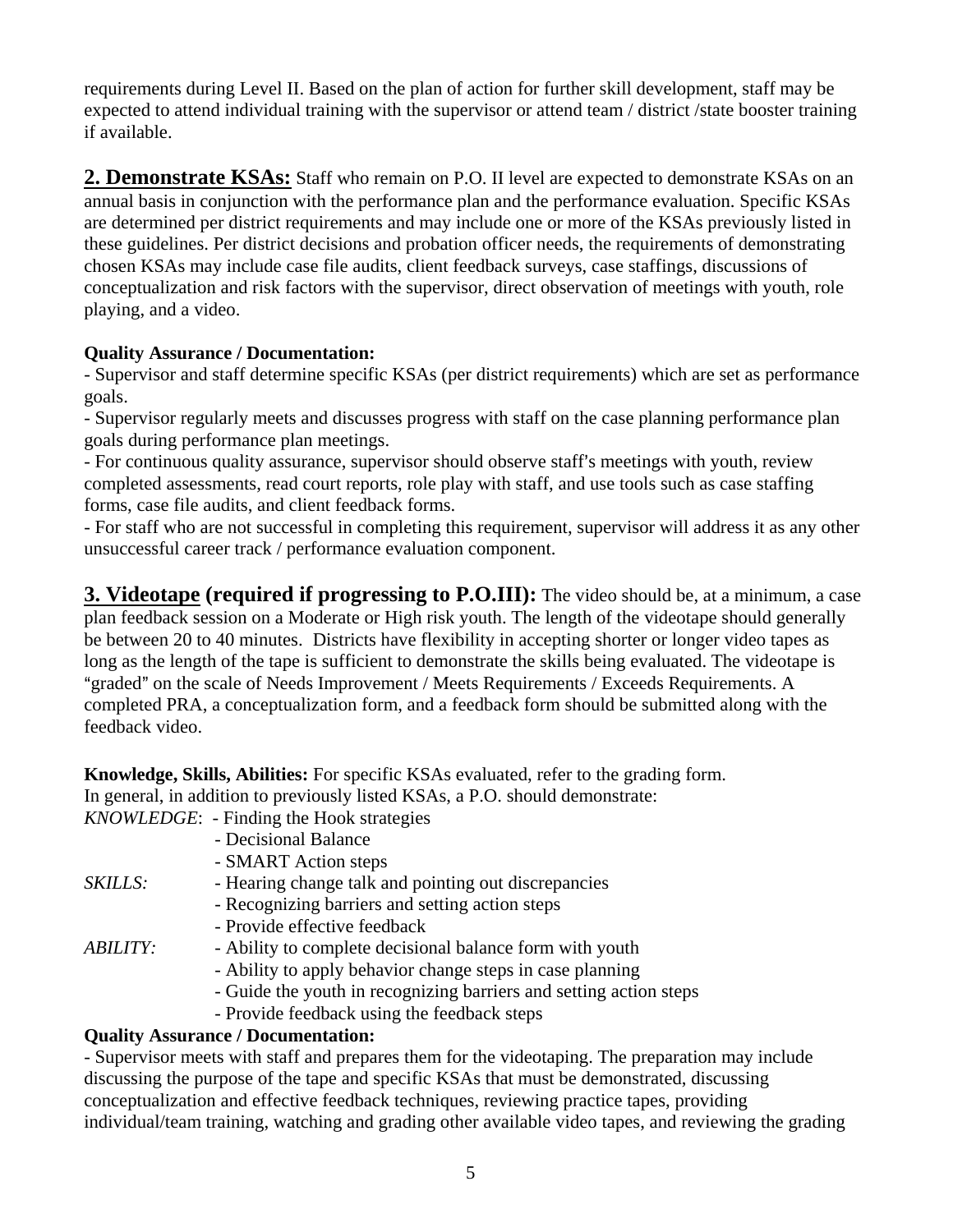form.

#### - For other video tape quality assurance and documentation requirements, refer to pg 2: **Video Tape Quality Assurance / Documentation.**

**3. Demonstrate KSAs:** Staff who remain on P.O. II level are expected to demonstrate KSAs on an annual basis in conjunction with the performance plan and the performance evaluation. Specific KSAs are determined per district requirements and may include one or more of the KSAs previously listed in these guidelines. Per district decisions and probation officer needs, the requirements of demonstrating chosen KSAs may include case file audits, client feedback surveys, case staffings, discussions of conceptualization and risk factors with the supervisor, direct observation of meetings with youth, role playing, and a video.

## **Quality Assurance / Documentation:**

- Supervisor and staff determine specific KSAs (per district requirements) which are set as performance goals.

- Supervisor regularly meets and discusses progress with staff on the case planning performance plan goals during performance plan meetings.

- For continuous quality assurance, supervisor should observe staff's meetings with youth, review completed assessments, read court reports, role play with staff, and use tools such as case staffing forms, case file audits, and client feedback forms.

- For staff who are not successful in completing this requirement, supervisor will address it as any other unsuccessful career track / performance evaluation component.

# **LEVEL III: P.O.III**

**1. Training Requirements**: There are no mandatory assessment or case planning training requirements during Level III. Based on the plan of action for further skill development, staff may be expected to attend individual training with the supervisor or attend team / district /state booster training if available.

**2. Demonstrate KSAs:** All senior staff are expected to demonstrate KSAs on an annual basis in conjunction with the performance plan and the performance evaluation. Specific KSAs are determined per district requirements and may include one or more of the KSAs previously listed in these guidelines. Per district decisions and individual staff's needs, the requirements of demonstrating chosen KSAs may include case file audits, client feedback surveys, case staffings, discussions of conceptualization and risk factors with the supervisor, direct observation of meetings with youth, role playing, and a video.

## **Quality Assurance / Documentation:**

- Supervisor and staff determine specific KSAs (per district requirements) which are set as performance goals.

- Supervisor regularly meets and discusses progress with staff on the case planning performance plan goals during performance plan meetings.

- For continuous quality assurance, supervisor should observe staff's meetings with youth, review completed assessments, read court reports, role play with staff, and use tools such as case staffing forms, case file audits, and client feedback forms.

- For staff who are not successful in completing this requirement, supervisor will address it as any other unsuccessful career track / performance evaluation component.